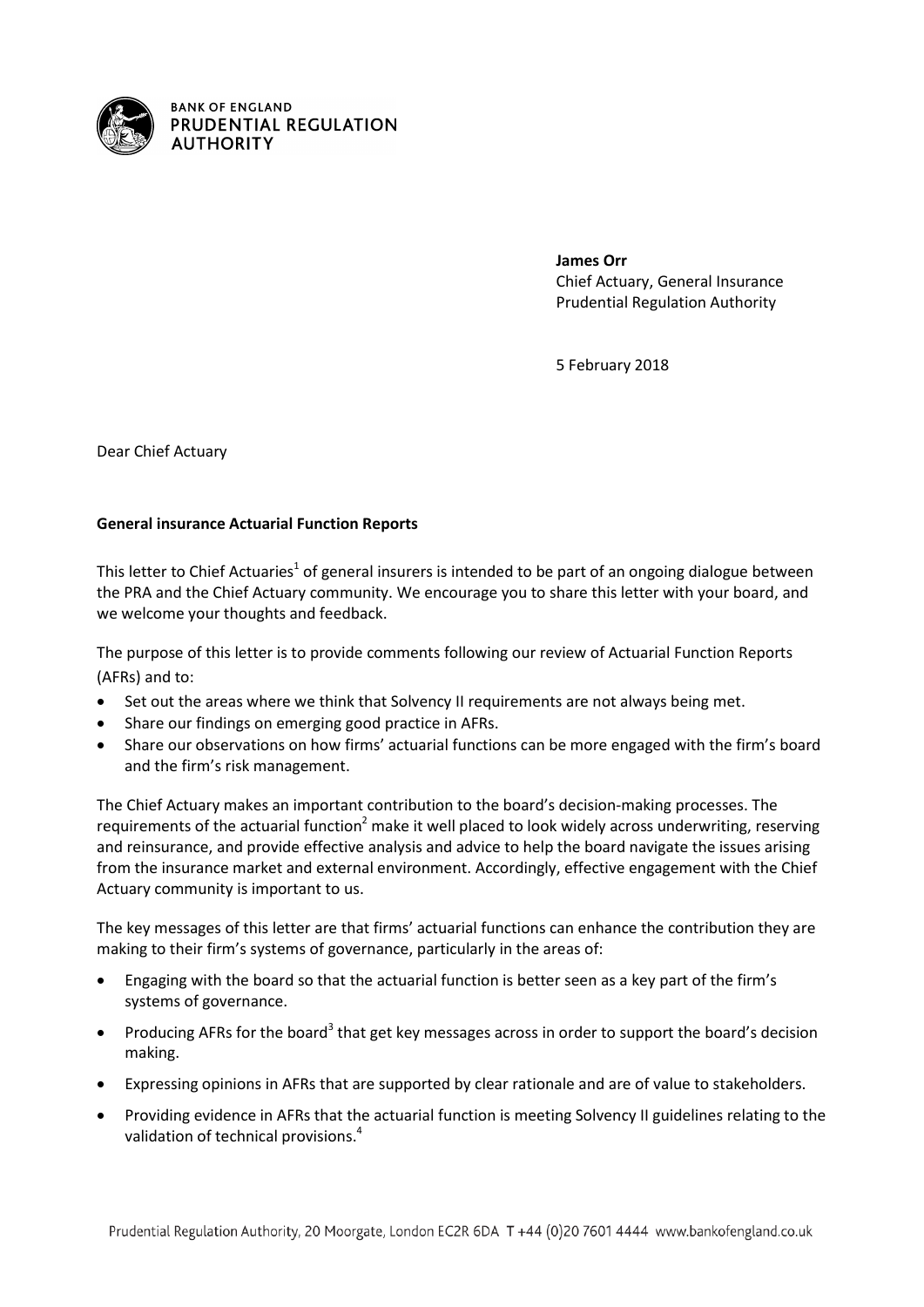We have reviewed AFRs from a number of general insurance firms over the last year. The focus of our reviews was on whether the Solvency II requirements were met and whether findings were communicated effectively to the board. We are providing specific feedback to individual firms following our reviews. I have already met several Chief Actuaries from these firms, last year, and will be meeting more throughout this year to discuss their experiences, the challenges they face, and how the actuarial function can best support the board.

#### *General feedback*

Overall, we have observed some good examples of analysis being discussed with boards. However, many firms have areas where improvement is needed to be fully compliant with Solvency II and to ensure the actuarial function work drives improvements across all relevant areas.

The PRA's primary focus is on the requirement that the actuarial function is effective in carrying out its tasks. It is therefore down to the firms to decide how to structure their actuarial function and how to ensure the necessary level of objectivity and independence.<sup>5</sup>

A key point is that the AFR is a report for the board and not the PRA, although we may request a copy of the report. While Solvency II requirements should of course be met, we do not see the AFR as a tick-box or compliance report. The better reports we have seen are those that address the requirements with the level of analysis appropriate to the materiality and complexity of the areas in question. They also clearly communicate the key issues and recommendations to the board. The more effective actuarial function processes demonstrate good board engagement and a feedback loop where recommendations to remedy deficiencies identified in the AFR $^6$  are followed up.

The AFR informs the board of the reliability and adequacy of technical provisions and is therefore key to the board fulfilling its responsibility of managing the insurer prudently as set out in the PRA approach document.<sup>7</sup> We consider that the underwriting and reinsurance opinions expressed in the AFR can provide valuable, independent insights into the ongoing and future viability of the business and that a fit for purpose AFR will help the board to discharge its responsibilities.

Our particular observations from reviewing AFRs include:

- Some AFRs have not clearly stated an opinion where required by Solvency II and have focused instead on process, or stating what has been reviewed. The better AFRs provide clear and informative opinions, with appropriate criteria for assessment, and recommendations have a clear rationale. This, in any case, is required by the Financial Reporting Council's Technical Actuarial Standard TAS100.<sup>8</sup> This standard applies to all technical actuarial work.
- It is not always clear how much reliance the board can place on conclusions within the AFR. For example, many reports have not clearly explained the level of independence in the work or any conflicts of interest; also in some AFRs there is insufficient information on how conclusions have been reached and the alternative approaches and recommendations considered by the actuarial function.
- Recommendations and deficiencies are not always highlighted clearly for the board. It is a requirement of Solvency II to highlight deficiencies, with recommendations for remediation.<sup>9</sup> We view this as an important part of a firm's governance process.
- There was a wide variety in the length of AFRs we have reviewed. Reports should consider the audience, ensure key messages are clear from the executive summary, and contain sufficient supporting analysis. Where underlying analysis is carried out elsewhere, we consider that it would be useful for the board if key points are highlighted in the AFR and underlying reports are signposted and available. There is no need to reproduce the contents of other reports in full.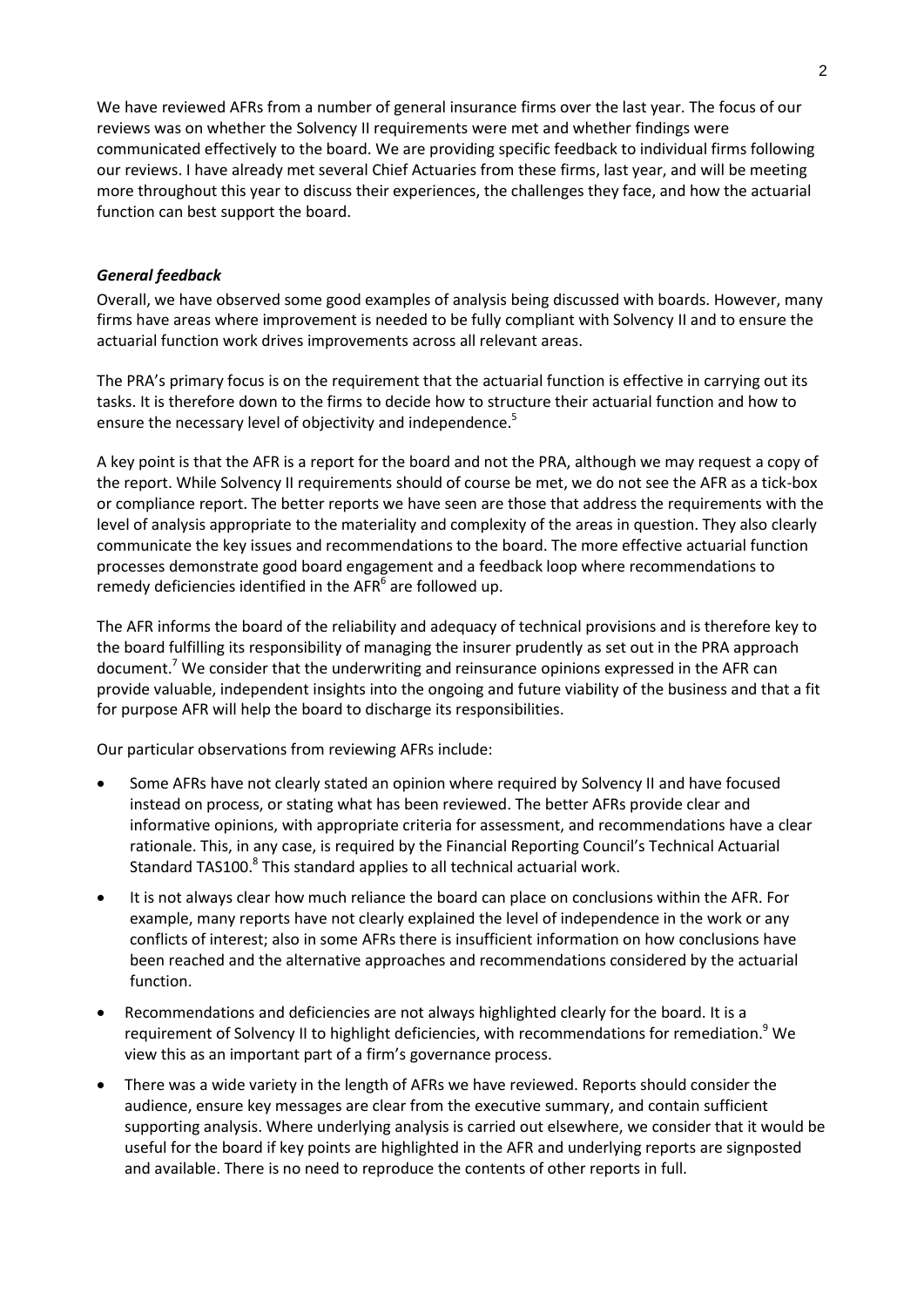We have seen a number of reports that do not cover the role the actuarial function plays in risk management, including both the capital calculations and the own risk and solvency assessment.<sup>10</sup>

### *Technical provisions*

This is an area where the required statements of adequacy and reliability are clearly stated in most reports we have seen. However, we have found areas where many AFRs did not address fully the requirements relating to technical provisions $11$  including:

- While most reports do clearly inform the board of the reliability and adequacy of the calculation of technical provisions, this is not always backed up by the level of analysis required. Without this, it can be unclear from the report the extent to which the board can rely on the work carried out. As mentioned in the previous section, signposting to underlying reports is beneficial.
- The extent of validation of technical provisions (and evidence that the actuarial function has ensured the validation is appropriately designed) is not evident in many AFRs. While validation of technical provisions may be documented elsewhere, it is important that the board can see evidence of this validation within the AFR to understand the reliance it can place on the statement of adequacy. This is an area where we consider signposting and summarising key findings is particularly important; in addition highlighting the level of independence is beneficial to the board.
- A comparison and justification of any material differences in the calculation of technical provisions from year to year.
- A comparison of best estimates against experience<sup>12</sup> for the premium provision and for the claims provision parts of the best estimate (often only the claims provision, and not the premium provision, has been compared against experience in the AFR), together with sufficient commentary on the appropriateness, accuracy and completeness of the data and assumptions used as well as on the methodologies applied in the calculation of best estimates.
- An analysis and explanation of the degree of uncertainty in the estimates of the technical provisions.
- An investigation of the sensitivity of the technical provisions to each of the major risks underlying the obligations which are covered in the technical provisions.
- Ensuring that any limitations of data used to calculate technical provisions are properly considered.

#### *Opinion on the overall underwriting policy*

We have observed that in some opinions on the overall underwriting policy, it was unclear whether some of the requirements<sup>13</sup> had been given full consideration including the:

- Sufficiency of premiums. Often we only saw an assessment that combined ratios were on target to meet those in the business plan, whereas better reports contained meaningful analysis to support their conclusions. Some actuarial functions calculated their own independent estimates of future claims and expenses to compare to the plans. Others reviewed the plan and provided an opinion while some firms merely tracked performance against the plan. In our view this latter approach is unlikely to provide sufficient analysis to support the required opinion.
- Effect of inflation.
- Change in composition of the firm's portfolio.
- Risk of anti-selection.

The better reports we have seen demonstrated how the factors above had been assessed  $-$  a basic statement of compliance is unlikely to give the board the information it needs. If these areas had not been assessed the board should be informed of the reason and the materiality involved. Any other areas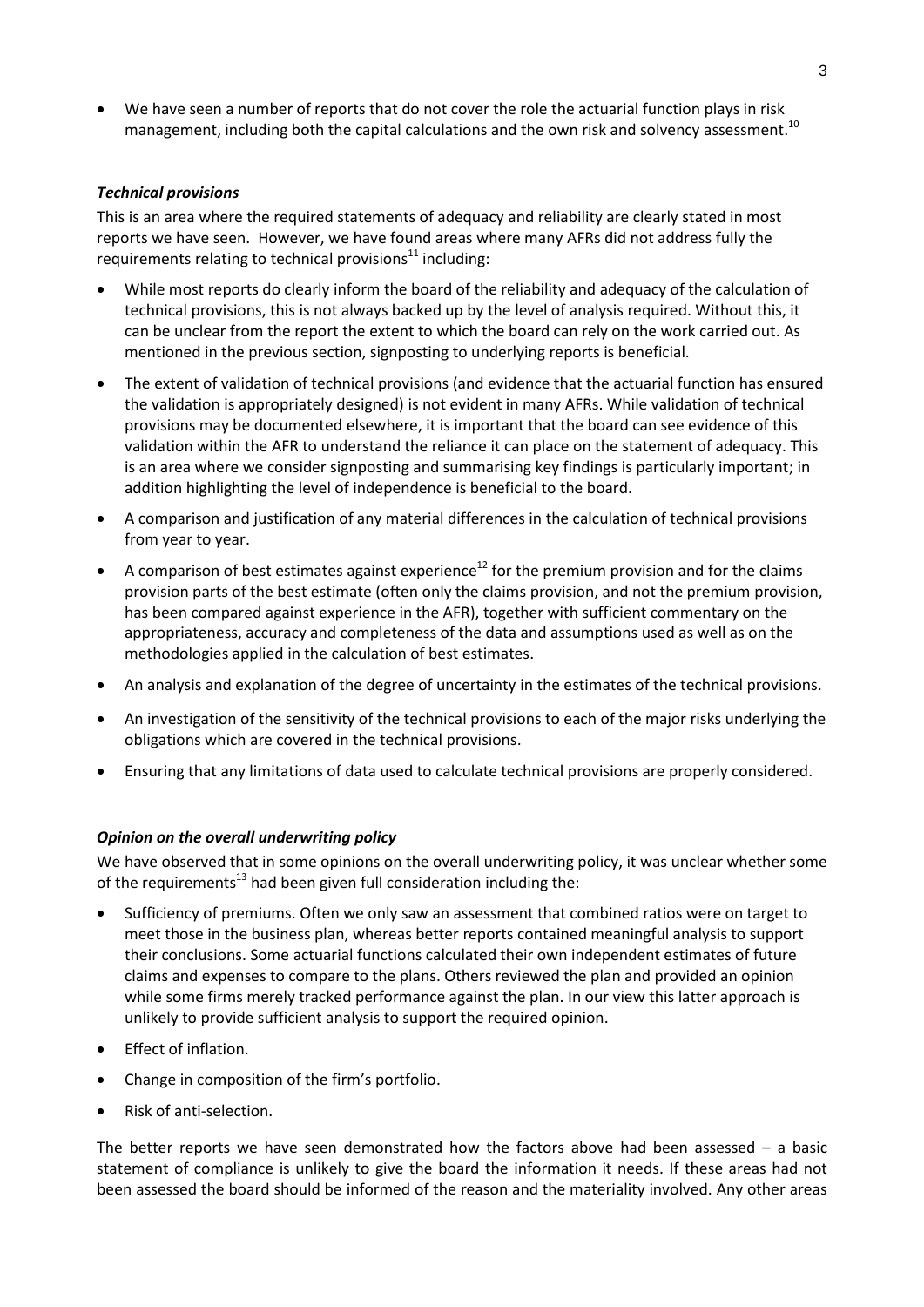that have a material impact on premiums should be covered, eg planned changes in terms and conditions. Where the actuarial function's view on loss ratios differs from the business plan, we consider that an assessment of the differences would be of use to the board, particularly in setting the context for future decision making on reserving.

## *Opinion on adequacy of reinsurance arrangements*

This is an area where many firms have significant relevant work already in place to evaluate the reinsurance programmes and their impact on the risk profile. In particular, we consider that AFRs that draw together a comprehensive overview of the reinsurance arrangements would be useful for the board.

Other observations from our reviews so far include:

- In some AFRs the analysis written in the report has been disproportionately limited compared to the materiality and complexity of the risk profile and reinsurance programme.
- The expected cover under stress scenarios in relation to the underwriting policy<sup>14</sup> were not always covered sufficiently. Some firms tested a range of reinsurance coverage options that, while useful, did not evaluate the adequacy of the selected reinsurance in different situations (such as reinsurers in stressed conditions or exhaustion of the reinsurance programme). Better reports included an analysis of the implication of stress test results and recommended actions or mitigants.
- The opinion did not always cover all applicable reinsurance types, including group-wide reinsurance covers where the effect on the entity in stressed scenarios should be analysed.

If you would like to discuss the content of this letter, please speak to your usual supervisory contact in the first instance.

Yours sincerely

Janes On

- l 1 Persons responsible for discharging firms' Chief Actuary function (ie the function of having responsibility for the actuarial function – see rule 7.1 of the 'Insurance – Senior Insurance Management Functions' Part of the PRA Rulebook).
- 2 Rule 6.1(1) of the 'Conditions Governing Business' Part of the PRA Rulebook, and Delegated Regulation (EU) 2015/35 Article 272.
- 3 Delegated Regulation (EU) 2015/35 Article 272(8).
- 4 EIOPA Guidelines on valuation of technical provisions [\(eiopa.europa.eu/Publications/Guidelines/TP\\_Final\\_document\\_EN.pdf\)](https://eiopa.europa.eu/Publications/Guidelines/TP_Final_document_EN.pdf): Introduction paragraph 1.6 sets out that the actuarial function should carry out the coordinating and validating task; Section 5: Validation Guidelines 83 to 87.
- 5 Delegated Regulation (EU) 2015/35 Articles 258(1)(g) and (k), 258(5) and 268(1).
- 6 Delegated Regulation (EU) 2015/35 Article 272(8).
- 7 'The PRA's approach to insurance supervision', March 2016: [www.bankofengland.co.uk/-](https://www.bankofengland.co.uk/-/media/boe/files/prudential-regulation/approach/insurance-approach-2016.pdf) [/media/boe/files/prudential-regulation/approach/insurance-approach-2016.pdf](https://www.bankofengland.co.uk/-/media/boe/files/prudential-regulation/approach/insurance-approach-2016.pdf) (in particular paragraphs 81, 121, 123, 126).
- 8 FRC's TAS100: [frc.org.uk/getattachment/b8d05ac7-2953-4248-90ae-685f9bcd95bd/TAS-100-Principles-for-](https://frc.org.uk/getattachment/b8d05ac7-2953-4248-90ae-685f9bcd95bd/TAS-100-Principles-for-Technical-Actuarial-Work-Dec-2016.pdf)[Technical-Actuarial-Work-Dec-2016.pdf.](https://frc.org.uk/getattachment/b8d05ac7-2953-4248-90ae-685f9bcd95bd/TAS-100-Principles-for-Technical-Actuarial-Work-Dec-2016.pdf)
- 9 Delegated Regulation (EU) 2015/35 Article 272(8).
- <sup>10</sup> Conditions Governing Business / 6.1 (1)(i).